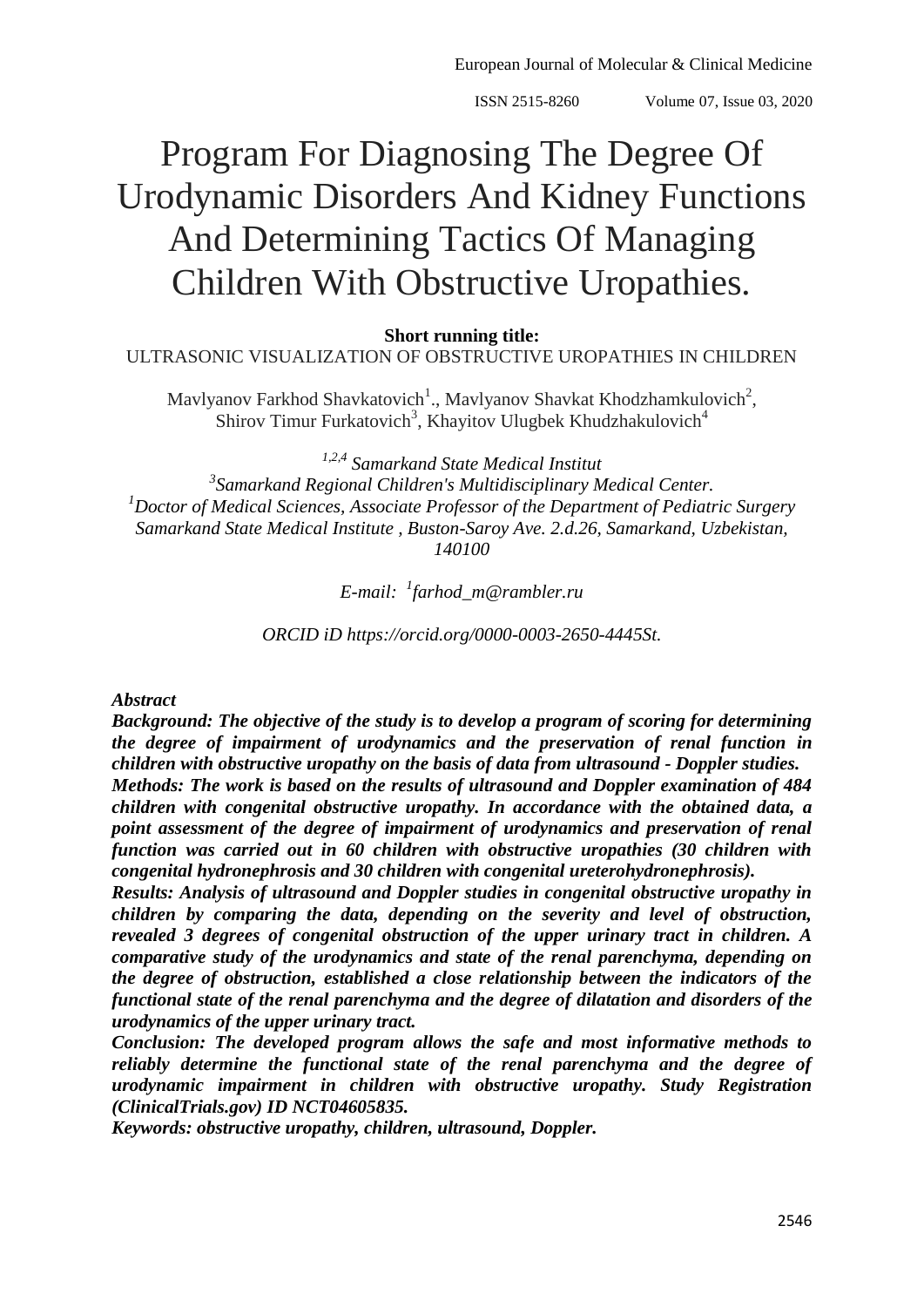#### **What is known**

- Most researchers point out that Doppler sonography, properly understood, can be a useful clinical tool in the hands of the clinician.
- A more complex functional approach may allow Doppler ultrasound to play a leading role in the imaging assessment of urodynamic impairment and kidney damage in congenital obstructive diseases in children.

#### **What's new**

- The data of ultrasound-Doppler studies in children with obstructive uropathy were studied, depending on the level and severity of obstruction.
- The analysis of the results of ultrasound-Doppler studies, which made it possible to establish the degree of obstruction of the upper urinary tract in children, taking into account the functional state of the kidneys, depending on the level and degree of urodynamic impairment.
- A program has been developed for scoring the results of ultrasound Doppler studies to determine the degree of impairment of urodynamics and the preservation of renal function in children with obstructive uropathy. LIST OF ABBREVIATIONS

CH - congenital hydronephrosis PWDG - pulse-wave Doppler PUS - pelvic-ureteric segment ICD - international classification of diseases UVE - ureterovesical ejection MU - megaureter mm - millimeter m/s - meters per second OU - obstructive uropathy RPT - renal parenchyma thickness RMU - refluxing megaureter sec - seconds Ultrasound - ultrasound examination CDM - color Doppler mapping RI - resistance index PI - Purselot index ICD - nternational classification of the disease

#### **1. INTRODUCTION**

In the nosological structure of chronic renal failure in children, malformations of the organs of the urinary system range from 30% to 80%, of which about 43% are obstructive uropathies, i.e. defects with impaired urodynamics (1, 3, 5). OUs are the main reason for the loss of kidney function in children, especially infants and young children, which makes this problem one of the socially significant ones (2, 4, 6).

The modern diagnostic process in relation to obstructive uropathies is focused on the effect (the degree of expansion and delay in the emptying of the ureter and pelvis). However, early diagnosis of the degree of impairment of renal function and impairment of urodynamics plays an important role (7, 8, 9). Considering that we are talking about children, the issue of predicting the development of these diseases becomes especially important, even at that stage of the pathological process, when the functional abilities of the kidneys and upper urinary tract are preserved (1, 5, 8).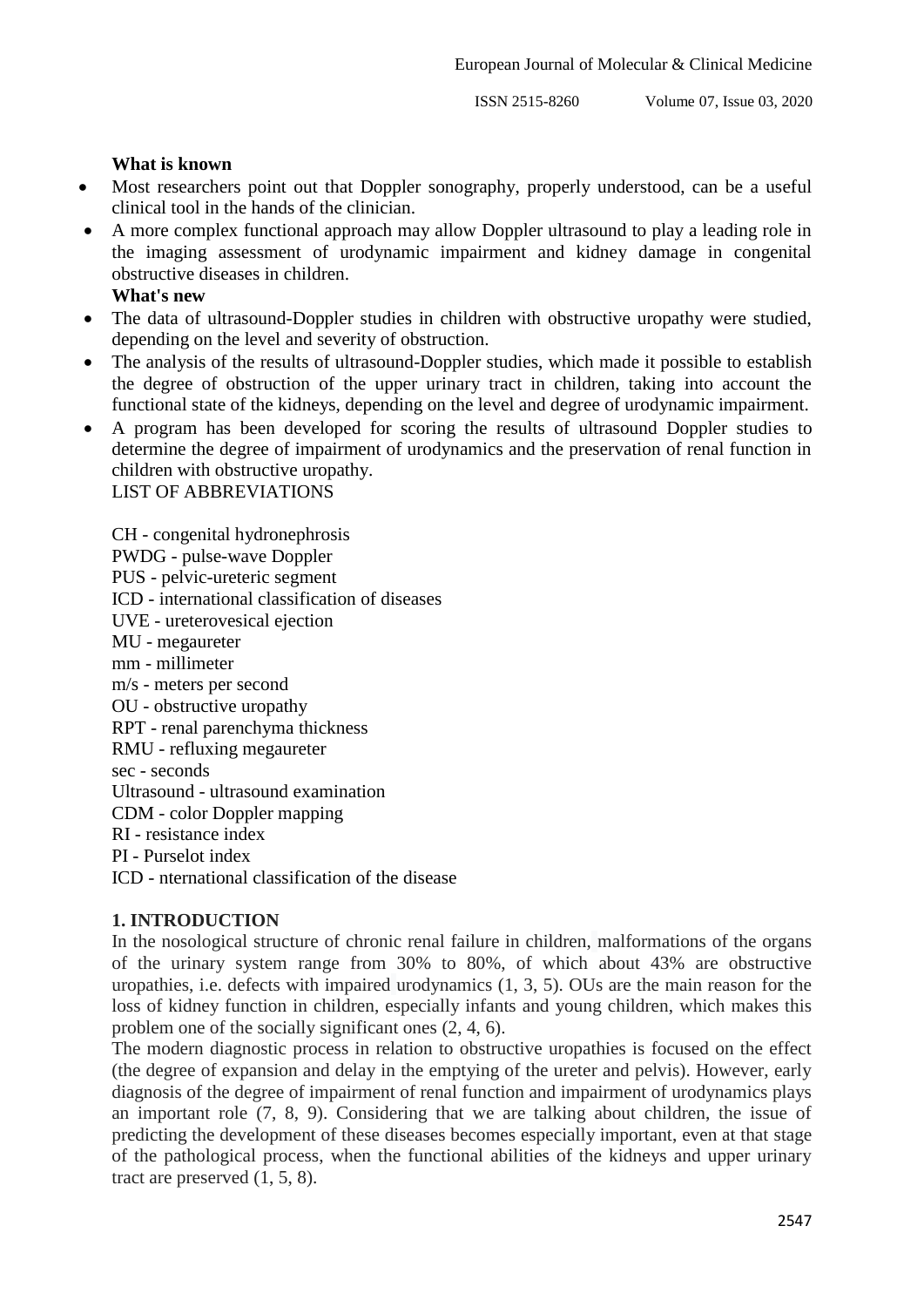European Journal of Molecular & Clinical Medicine

ISSN 2515-8260 Volume 07, Issue 03, 2020

One of the most informative methods for assessing renal blood flow is color Doppler mapping and pulse wave Doppler imaging (3, 8, 10).

Purpose of the study. On the basis of the data of ultrasound - Doppler studies, develop a program for scoring to determine the degree of impairment of urodynamics and preservation of renal function in children with OU.

#### **2.MATERIAL AND METHODS**

#### **2.1. Study Center**

A prospective, controlled clinical study was carried out at the Department of Pediatric Surgery No. 2 of the Samarkand State Medical Institute in the Regional Children's Multidisciplinary Medical Center in Samarkand, Republic of Uzbekistan for the period from 2003 to 2019 years.

#### **2.2. Ethical Consideration**

The study was approved by the Medical Ethics Committee of the Ministry of Health of the Republic of Uzbekistan in accordance with the Declaration of Helsinki. Both informed and written consents were obtained from the parents or from appropriate relatives or guardians of the patients and healthy individuals of the control group. The trial is registered at the US National Institutes of Health (ClinicalTrials.gov ID NCT04605835. 21.10.2020).

#### **2.3. Participants**

The work is based on the results of examination and treatment of 484 children with congenital obstructive uropathy. In ICD 10, obstructive uropathy is associated with tubulointerstitial kidney disease and has code N13 (obstructive uropathy and reflux uropathy). Of the total number of patients, 301 patients (distribution of children by sex and age presented in Table 1) with kidney damage and impaired urodynamics of the upper urinary tract had hydronephrosis (ICD code Q62.0 - congenital hydronephrosis and N13.6 hydronephrosis with obstruction LMS).

In 183 children (the distribution of children by sex and age is presented in Table 2), a megaureter was diagnosed (ICD code Q62.2 - Congenital ureteral dilatation [congenital megaloureter], Q62.7 - Congenital vesicoureteral-renal reflux, N13.4 - Hydroureter).

#### **2.4 Ultrasonography**

Ultrasound examination of the kidneys and urinary tract was performed using an ultrasound diagnostic unit Toshiba Xario 200 with a convex and linear transducer with a Doppler 3.75, 8 MHz. The anatomy of the excretory system and the degree of dysfunction of the pelvis of the affected kidney were consistently assessed. To do this, using echography, the thickness of the renal parenchyma, the size of the pelvis, the size of the enlarged calyx, the size of the affected and contralateral kidney, and the state of the ureter of the affected kidney were determined.

#### **2.5 Pulse-wave Doppler sonography**

Before and after the operation, at different times, the ultrasound examination of the patients included a study in the B-mode, the ureteral-cystic urine output was determined using pulsewave Doppler ultrasonography. The resulting Dopplerogram was evaluated qualitatively: its shape was determined, and quantitatively: the number of ejections per minute, the duration of one ejection, its minimum, average and maximum speeds were calculated.

#### **2.6 Color Doppler sonography**

Color Doppler mapping at the levels of the main trunk and segmental vessels of the kidney was performed using a Sono Scape SSI-5000 ultrasound device with a Doppler attachment using convex probes 3.5-5 MHz. The objective criteria for renal blood flow were independent indicators of blood flow - pulsation index (PI) and resistance index (RI) or Purselot index Based on the data obtained, the scoring of the degree of impairment of urodynamics and preservation of renal function was carried out in 60 children with obstructive uropathies (30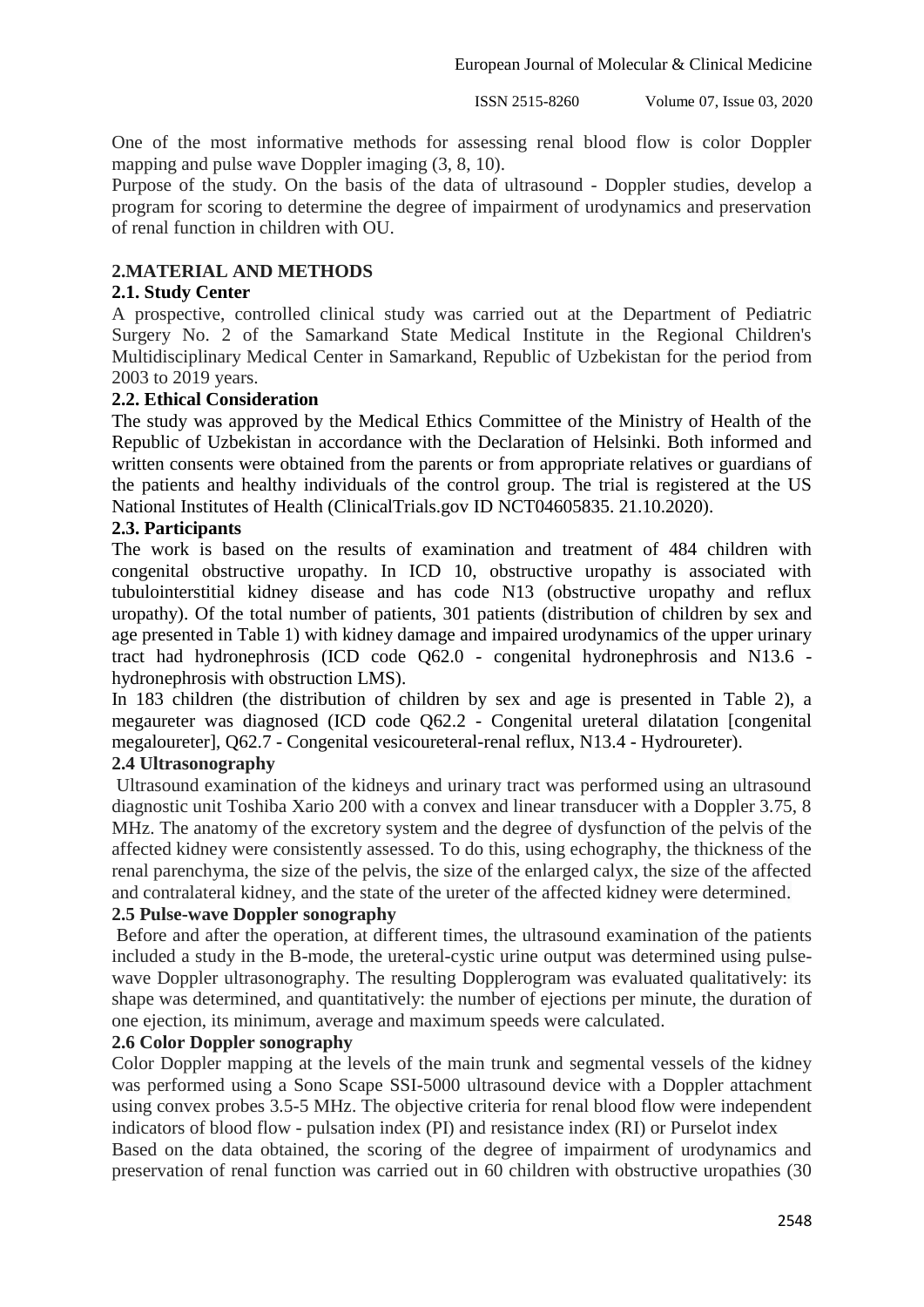children with congenital hydronephrosis and 30 children with congenital ureterohydronephrosis). Functionality of the program: drawing up a card of the examined patient, collecting, entering, saving data on ultrasound-Doppler studies.

#### **2.7 Statistical analysis**

The data obtained during the study were subjected to statistical processing on a Pentium-IV personal computer using the Microsoft Office Excel-2012 software package, including the use of built-in aggregation functions. Methods of variational parametric and nonparametric statistics were used with the calculation of the arithmetic mean of the studied indicator (M), standard deviation (s), standard error of the mean (m), relative values (frequency,%), the statistical significance of the measurements obtained when comparing the mean values was determined by the criterion Student's t (t) with the calculation of the error probability (P) when checking the normal distribution (by the kurtosis criterion) and the equality of the general variances (F is the Fisher test). The level of reliability  $P < 0.05$  was taken as statistically significant changes. Statistical significance for qualitative values was calculated using the  $\gamma$ 2 test (chi-square) and z-test.

# **3 RESULTS AND ITS DISCUSSION**

## **3.1 Сondition of the renal parenchyma**

With hydronephrosis, following the expansion of the СPS, the linear dimensions of the kidney itself increase. With congenital megaureter, following the expansion of the ureters and CPS, there is an increase in the linear dimensions of the kidney, as well as lengthening and tortuosity of the ureter.

In children with congenital OU, the analysis of the size of the RPT revealed that, depending on the degree of obstruction in all age groups, the renal parenchyma becomes thinner. As can be seen from the table, the difference between the indicators is significant and has a significant difference p<0.001 (table 3). In this regard, for the convenience of data interpretation, we subsequently used the average age values of RPT.

One of the most informative methods for assessing renal blood flow is color Doppler mapping and pulse wave Doppler imaging. To identify the criteria for assessing the functional state of the kidneys using color Doppler mapping, the parameters of renal parenchymal blood flow were studied.

With congenital obstruction of the upper urinary tract of the II degree, the echogenicity of the parenchyma was increased, differentiation was reduced. With CDM, the blood flow was significantly depleted. Hemodynamics in all children at the level of the renal artery trunk and segmental branches was not disturbed, at the level of interlobar branches the IR was increased; at the level of the arc arteries, it decreased. In grade III congenital UHN and CH, the parenchyma was highly echogenic and not differentiated. At CDM, single color signals were determined, the usual pattern of the kidney tree was not determined.

## **3.2 Assessment of impairment of the degree of urodynamics**

To study the degree of impairment of the urodynamics of the upper urinary tract in children with congenital OU, we analyzed the data of the PWDG of the urinary urinary tract, depending on the type and degree of obstruction. In case of CH and obstructive MU of the Idegree, the Doppler study had the form of one or two wave ejections. For CH and congenital obstructive MU of the II degree, a Doppler study in the form of a single-wave ejection having an intermittent nature was characteristic. At grade III, the ejection was of the venous type, short-lived.

Ureterovesical urine output in grade II-III refluxing ureterohydronephrosis has attracted some interest. In grade II, the ejection was two-wave and venous. At grade III, the ejection was venous, continuous - almost constant.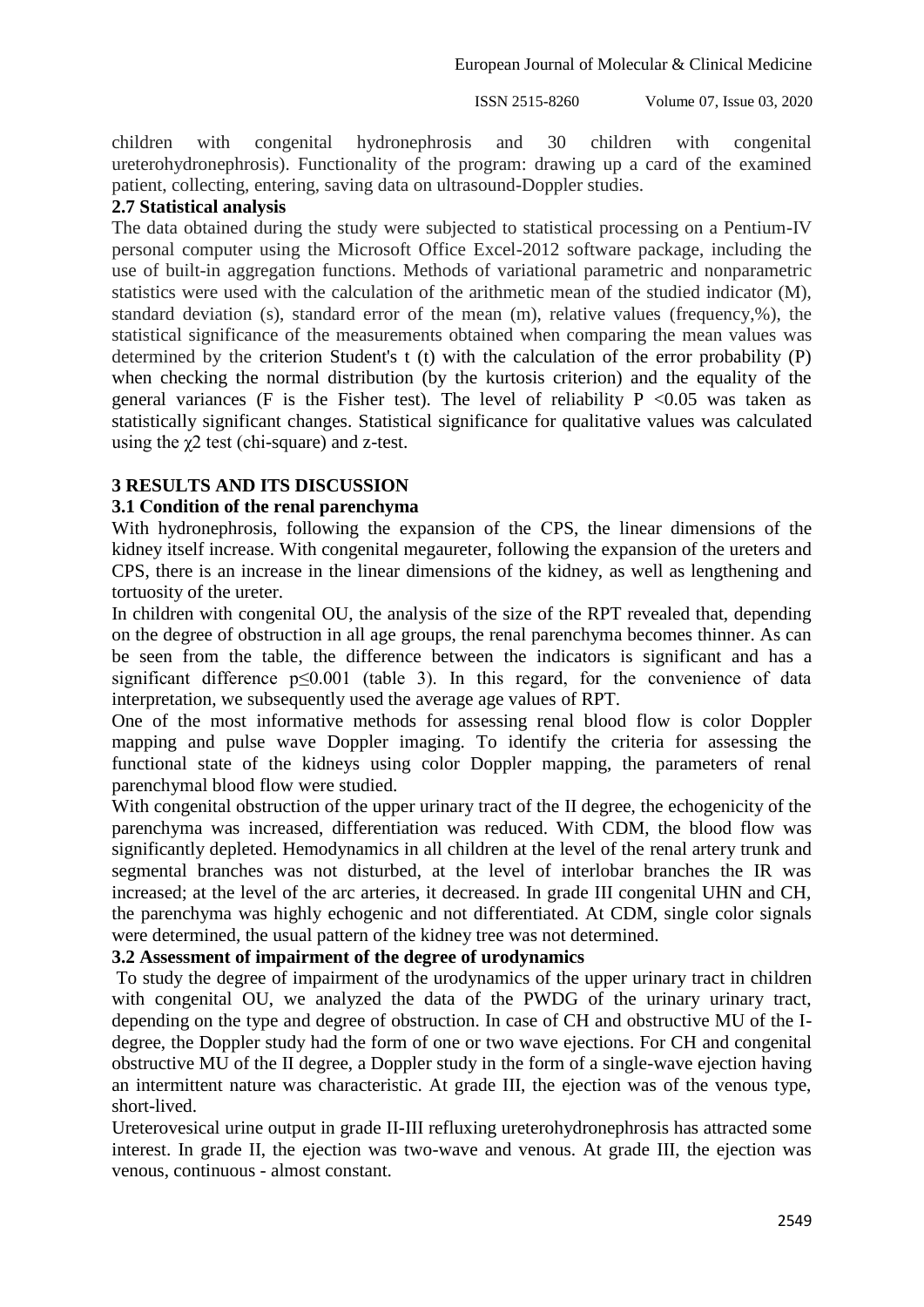In order to study the anatomical and functional state of the renal parenchyma and upper urinary tract in children with congenital OU, the results of ultrasound data were analyzed. To do this, depending on the degree and level of obstruction, such parameters of ultrasound scanning as RPT, average velocity, frequency and duration of ureteral-cystic urine output, as well as indicators of renal parenchymal blood flow - pulsation index (PI) and resistance index (RI) were compared or Purselot index (table 4). In children with congenital refluxing MU, such indicators of ultrasound as RPT, IR (renal arteries) were identical to those in children with CH and congenital obstructive MU.

At the 1st degree of obstruction, the sizes of the renal parenchyma thickness with the normative data are not significantly different. At II and III degrees - as a result of an increase in hydrostatic pressure in the cavity system of the organ, the renal parenchyma atrophies, p≤0.05 and p≤0.001, respectively. In children with I

degree of obstruction during dopplerometry of the vascular bed of the renal parenchyma, the resistance index values practically did not differ from the standard indicators.

As can be seen from table 4, at grade II - there was an increase in the resistance index (compared to the norm) both in the interlobar and in the segmental arteries. However, the difference was not significant. Doppler indices of the resistance index of renal parenchymal blood flow in congenital obstructive uropathies with grade 3 obstruction were significantly higher than the normative data p≤0.001 and more than in children with grade 2 obstruction, with no significant difference.

Analysis of the results of PWDG of ureterovesical urinary ejection in congenital obstructive uropathies, depending on the degree of obstruction, revealed that with I degree of obstruction, the average urinary ejection rate did not practically differ from the norm. It significantly decreased with an increase in the degree of obstruction, p≤0.01 for grade II and p≤0.001 for grade III obstruction. The time for one ureterovesical urinary ejection also decreased depending on the degree of obstruction. Already with the I degree of obstruction of the upper urinary tract there was a significant difference in comparison with the norm  $p \le 0.05$ , with the II and III degrees the difference in indicators was more significant p≤0.001.

PWDG of ureterovesical ejection in children with refluxing mucosa revealed a characteristic difference in this category of patients (Table 5).

Table 5 shows that with II and III degrees of refluxing MU, the average urinary ejection rate with normative data is reliable in the difference between  $p≤0.05$  and  $p≤0.01$ , respectively, but it is less significant than with obstructive MU and CH. The time of one ejection at the II degree of refluxing MU practically does not differ from the norm, and at the III degree p≤0.001 significantly increases.

## **4. DISCUSSION**

Considering that in pediatric practice it is necessary to strive to reduce the number of more invasive or radiation and relatively expensive studies, a scoring program was developed to determine the degree of impairment of urodynamics and preservation of renal function in children with OU (Table 6).

4 points - normal, no obstruction, urodynamics not impaired, kidney function unchanged. Observations by a pediatrician at the place of residence. Urine analysis once a year

4-8 points - 1 degree of obstruction, urodynamics does not suffer, kidney function is preserved. Observations by a pediatric urologist at the place of residence. Delivery of urine tests 2 times a year. If necessary, conservative therapy.

8-12 points - 2 degree of obstruction, moderate urodynamic impairment, reversible changes in the renal parenchyma, renal function does not suffer significantly. Hospitalization in a children's surgical hospital. Reconstructive plastic surgery on the upper urinary tract.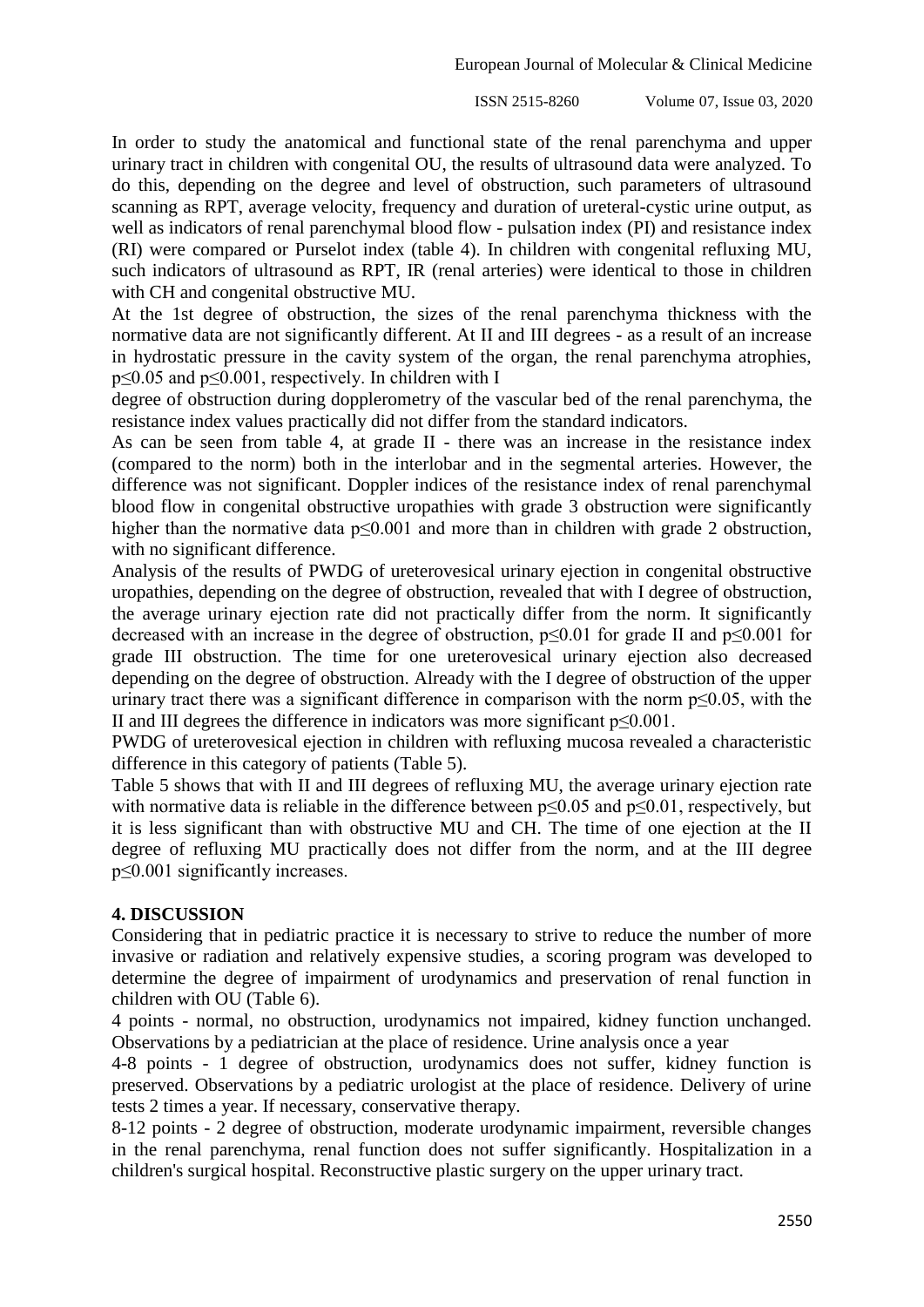12-16 points - 3 degree of obstruction, contractility of the ureter is practically absent, irreversible changes in the renal parenchyma, renal function is affected, possibly the development of nephrosclerosis. Hospitalization in a children's surgical hospital. Radiological examination of the kidneys. Reconstructive plastic surgery on the upper urinary tract is possible organ-removal surgery.

## **5. CONCLUSION**

Given the tenderness of the growing body of a suffering child, preference should be given to diagnostic methods that are safe for the child's body.

Ultrasound examination is a highly informative diagnostic method that combines the functions of imaging and radiation protection. The proposed criteria will allow clinicians to abandon invasive methods of examination of congenital diseases of the kidneys and urinary tract.

Ultrasound imaging of the anatomy and function of the kidneys justifies the use of Doppler imaging for congenital upper urinary tract obstruction. The developed program can help to reliably determine the functional state of the renal parenchyma and the degree of urodynamic disturbance in children with OU using minimally invasive and most informative methods.

He program can be used in practical medicine, in particular, pediatrics, pediatric urology and pediatric surgery to improve the diagnosis of obstructive uropathy. Assessment of the functional state of the kidneys and ureters will help predict the course of the disease and prevent the development of nephrosclerosis and chronic renal failure in children.

**Financial disclosure:** The authors have no funding to disclose.

**Conflict of interest**: The authors declare that they have no conflicts of interest.

**Author contribution**: We confirm that all of the authors participated in the preparation of the manuscript.

# **REFERENCES**

- [1] de Bessa J, Jr, Dénes FT, Chammas MC, Cerri L, Monteiro ED, Buchpiguel CA. Diagnostic accuracy of color Doppler sonographic study of the ureteric jets in evaluation of hydronephrosis. J Pediatr Urol. 2008;4:113–7. [\[PubMed\]](https://www.ncbi.nlm.nih.gov/pubmed/18631905) [Google [Scholar\]](https://scholar.google.com/scholar_lookup?journal=J+Pediatr+Urol&title=Diagnostic+accuracy+of+color+Doppler+sonographic+study+of+the+ureteric+jets+in+evaluation+of+hydronephrosis&author=J+de+Bessa&author=FT+D%C3%A9nes&author=MC+Chammas&author=L+Cerri&author=ED+Monteiro&volume=4&publication_year=2008&pages=113-7&pmid=18631905&)
- [2] Piazzese EM, Mazzeo GI, Galipò S, Fiumara F, Canfora C, Angiò LG, et al. The renal resistive index as a predictor of acute hydronephrosis in patients with renal colic. J Ultrasound. 2012; 15:239–46. [\[PMC free article\]](https://www.ncbi.nlm.nih.gov/pmc/articles/PMC3558079/) [\[PubMed\]](https://www.ncbi.nlm.nih.gov/pubmed/23730388) [\[Google Scholar\]](https://scholar.google.com/scholar_lookup?journal=J+Ultrasound&title=The+renal+resistive+index+as+a+predictor+of+acute+hydronephrosis+in+patients+with+renal+colic&author=EM+Piazzese&author=GI+Mazzeo&author=S+Galip%C3%B2&author=F+Fiumara&author=C+Canfora&volume=15&publication_year=2012&pages=239-46&pmid=23730388&)
- [3] Kiliç S, Altinok MT, Ipek D, Beytur A, Baydinç YC, Güneş G, et al. Color Doppler sonography examination of partially obstructed kidneys associated with ureteropelvic junction stone before and after percutaneous nephrolithotripsy: Preliminary report. Int J Urol. 2005;12:429–35. [\[PubMed\]](https://www.ncbi.nlm.nih.gov/pubmed/15948740) [\[Google Scholar\]](https://scholar.google.com/scholar_lookup?journal=Int+J+Urol&title=Color+Doppler+sonography+examination+of+partially+obstructed+kidneys+associated+with+ureteropelvic+junction+stone+before+and+after+percutaneous+nephrolithotripsy:+Preliminary+report&author=S+Kili%C3%A7&author=MT+Altinok&author=D+Ipek&author=A+Beytur&author=YC+Baydin%C3%A7&volume=12&publication_year=2005&pages=429-35&pmid=15948740&)
- [4] Szymanski KM, Al-Said AN, Pippi Salle JL, Capolicchio JP. Do infants with mild prenatal hydronephrosis benefit from screening for vesicoureteral reflux? J Urol. 2012;188:576–81. [\[PubMed\]](https://www.ncbi.nlm.nih.gov/pubmed/22704090) [\[Google Scholar\]](https://scholar.google.com/scholar_lookup?journal=J+Urol&title=Do+infants+with+mild+prenatal+hydronephrosis+benefit+from+screening+for+vesicoureteral+reflux?&author=KM+Szymanski&author=AN+Al-Said&author=JL+Pippi+Salle&author=JP+Capolicchio&volume=188&publication_year=2012&pages=576-81&pmid=22704090&)
- [5] Keays MA, Guerra LA, Mihill J, Raju G, Al-Asheeri N, Geier P, et al. Reliability assessment of society for fetal urology ultrasound grading system for hydronephrosis. J Urol. 2008;180:1680–2. [\[PubMed\]](https://www.ncbi.nlm.nih.gov/pubmed/18708207) [\[Google Scholar\]](https://scholar.google.com/scholar_lookup?journal=J+Urol&title=Reliability+assessment+of+society+for+fetal+urology+ultrasound+grading+system+for+hydronephrosis&author=MA+Keays&author=LA+Guerra&author=J+Mihill&author=G+Raju&author=N+Al-Asheeri&volume=180&publication_year=2008&pages=1680-2&pmid=18708207&)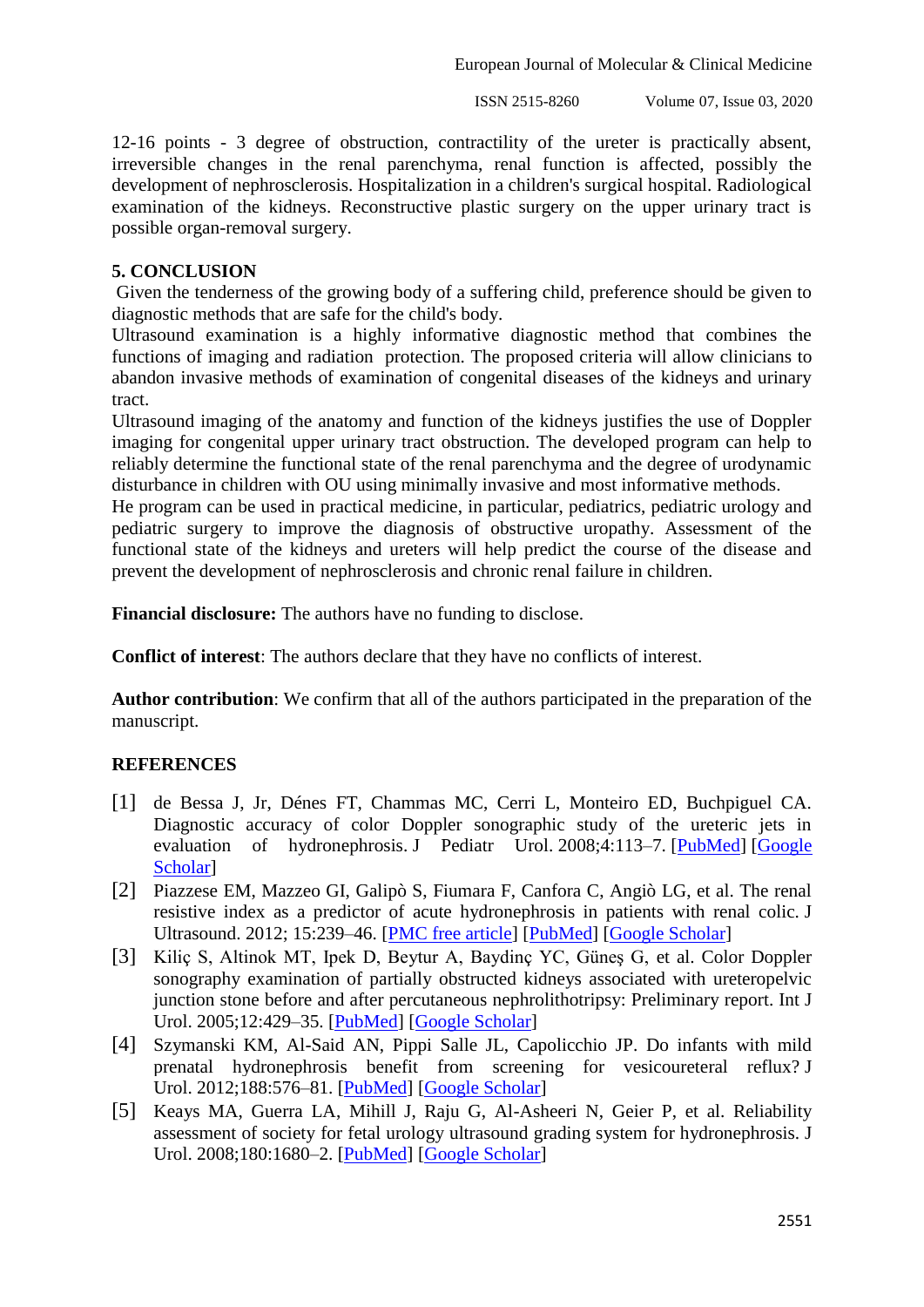- [6] Hashim H, Woodhouse CR. Ureteropelvic junction obstruction. Eur Urol Suppl. 2012;11:25–32. [\[Google Scholar\]](https://scholar.google.com/scholar_lookup?journal=Eur+Urol+Suppl&title=Ureteropelvic+junction+obstruction&author=H+Hashim&author=CR+Woodhouse&volume=11&publication_year=2012&pages=25-32&)
- [7] Longpre M, Nguan A, Macneily AE, Afshar K. Prediction of the outcome of antenatally diagnosed hydronephrosis: A multivariable analysis. J Pediatr Urol. 2012; 8:135– 9. [\[PubMed\]](https://www.ncbi.nlm.nih.gov/pubmed/21683656) [\[Google Scholar\]](https://scholar.google.com/scholar_lookup?journal=J+Pediatr+Urol&title=Prediction+of+the+outcome+of+antenatally+diagnosed+hydronephrosis:+A+multivariable+analysis&author=M+Longpre&author=A+Nguan&author=AE+Macneily&author=K+Afshar&volume=8&publication_year=2012&pages=135-9&pmid=21683656&)
- [8] Maryam R, Amir H, Alaleh G, Omid Sh, Alireza M, Mehdi K, Maryam F, and Masoud M. How may Doppler indices help in the differentiation of obstructive from nonobstructive hydronephrosis? [J Res Med Sci.](https://www.ncbi.nlm.nih.gov/pmc/articles/PMC6116660/) 2018; 23: 76. [\[PubMed\]](https://www.ncbi.nlm.nih.gov/pubmed/21683656) [\[Google](https://scholar.google.com/scholar_lookup?journal=J+Pediatr+Urol&title=Prediction+of+the+outcome+of+antenatally+diagnosed+hydronephrosis:+A+multivariable+analysis&author=M+Longpre&author=A+Nguan&author=AE+Macneily&author=K+Afshar&volume=8&publication_year=2012&pages=135-9&pmid=21683656&)  [Scholar\]](https://scholar.google.com/scholar_lookup?journal=J+Pediatr+Urol&title=Prediction+of+the+outcome+of+antenatally+diagnosed+hydronephrosis:+A+multivariable+analysis&author=M+Longpre&author=A+Nguan&author=AE+Macneily&author=K+Afshar&volume=8&publication_year=2012&pages=135-9&pmid=21683656&)
- [9] I. N. Apoku , O. O. Ayoola , A. A. Salako, B. M. Idowu. Ultrasound evaluation of obstructive uropathy and its hemodynamic responses in southwest Nigeria. Int. braz j urol. vol.41 no.3 Rio de Janeiro May/June 2015
- [10] [Chung-Chieng Wu.](https://www.sciencedirect.com/science/article/pii/S0929644110000056#!) Ureteric Jet. [Journal of Medical Ultrasound](https://www.sciencedirect.com/science/journal/09296441) Volume 18, Issue [4,](https://www.sciencedirect.com/science/journal/09296441/18/4) December 2010, Pages 141-146
- [11] Nargiz N. Shavazi, Vyacheslav I. Lim, Nurali M. Shavazi. Influence of Threats of the Preterm Birth to the Intra and Postnatal Periods of Infants. Journal of Advance Research in Dynamical & Control Systems, Vol. 12, No. 5, 2020. P. 210-215

| Table 1. Distribution of children with congenital hydronephrosis depending on the degree, age |            |  |
|-----------------------------------------------------------------------------------------------|------------|--|
|                                                                                               | and gender |  |

| degree | Up to 1 year  |   | 1-3 years |    | 3-7 years |    | $7-11$ years   |    | More          | than | Total |
|--------|---------------|---|-----------|----|-----------|----|----------------|----|---------------|------|-------|
|        |               |   |           |    |           |    |                |    | $11-15$ years |      |       |
|        | $\mathfrak b$ | g | b         | g  | b         |    | b              | g  | D             |      |       |
|        | 3             |   |           |    |           |    | $\overline{4}$ |    |               |      | 23    |
| П      |               |   | 12        |    | 12        | 11 |                |    | 19            |      | 81    |
| Ш      | 25            | 4 | 28        |    | 27        | 11 | 44             | 15 | 27            |      | 197   |
| Total  | 33            | 4 | 41        | 10 | 40        | 25 | 55             | 20 | 50            | 23   | 301   |
| %      | 12%           |   | 17%       |    | 22%       |    | 25%            |    | 24%           |      | 100%  |

Table 2.

Distribution of children with congenital megaureter depending on degree, age and gender

| Obstructive megaureter |                          |                          |           |                |                |    |              |                |                |                          |       |
|------------------------|--------------------------|--------------------------|-----------|----------------|----------------|----|--------------|----------------|----------------|--------------------------|-------|
| degree                 | Up to 1 year             |                          | 1-3 years |                | 3-7 years      |    | $7-11$ years |                | More           | than                     | Total |
|                        |                          |                          |           |                |                |    |              | $11-15$ years  |                |                          |       |
|                        | $\mathbf b$              | g                        | b         | g              | $\mathbf b$    | g  | b            | g              | b              | G                        |       |
|                        | $\overline{\phantom{0}}$ | $\overline{\phantom{a}}$ |           |                |                |    |              |                |                | $\overline{\phantom{a}}$ |       |
| $\mathbf{I}$           |                          | $\overline{\phantom{0}}$ | 7         | 2              | $\overline{A}$ | 3  | 3            | 3              | 3              | $\overline{\phantom{0}}$ | 26    |
| Ш                      | 16                       |                          | 8         | 5              | 10             | 6  | 9            | $\overline{2}$ | 6              | 5                        | 68    |
| Reflux megaureter      |                          |                          |           |                |                |    |              |                |                |                          |       |
|                        |                          | $\overline{\phantom{0}}$ |           |                |                |    |              | $\overline{2}$ |                |                          | 5     |
| $\mathbf{I}$           | 2                        | 2                        | 3         | $\overline{4}$ | $\overline{2}$ | 5  |              |                | $\overline{4}$ | $\overline{4}$           | 27    |
| Ш                      | $\overline{4}$           | 8                        | 5         | 7              | $\overline{4}$ | 7  | 4            | 5              | 5              | 8                        | 57    |
| Total                  | 23                       | 11                       | 23        | 18             | 20             | 22 | 17           | 12             | 19             | 18                       | 183   |
| $\%$                   | 19%                      |                          | 22%       |                | 23%            |    | 16%          |                | 20%            |                          | 100%  |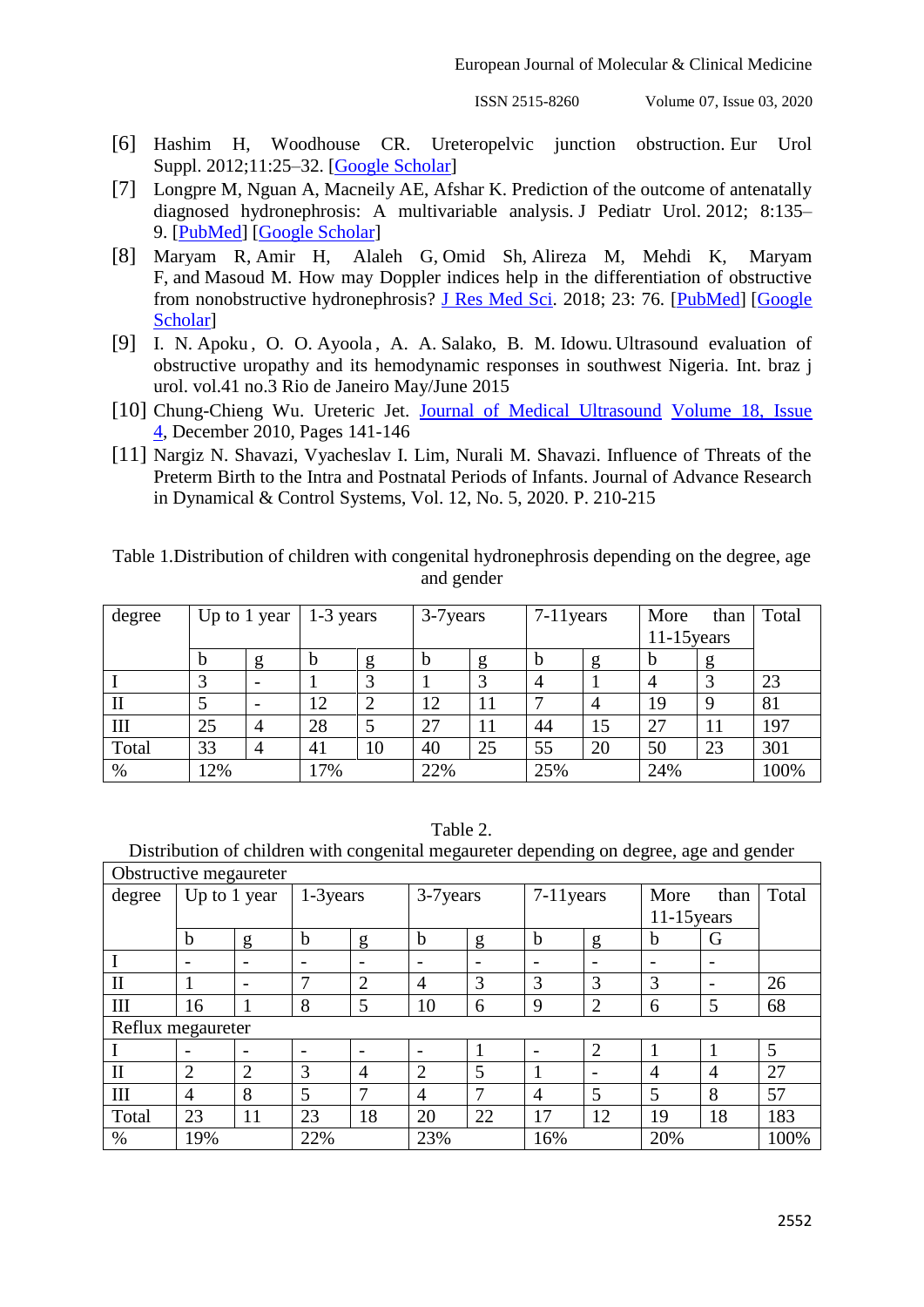European Journal of Molecular & Clinical Medicine

ISSN 2515-8260 Volume 07, Issue 03, 2020

|               | I degree $(n-28)$           | II degree $(n-134)$     | III degree $(n-322)$  |
|---------------|-----------------------------|-------------------------|-----------------------|
| $0-3$ years   | $13,5\pm1,5$ (n-7)<br>***   | $12,6\pm1,6$ (n-40) *** | $8,9\pm1,3$ (n-116)   |
| 3-7 years     | $14,2\pm 1,3$ (n-5)<br>***  | $13,1\pm1,4$ (n-37) *** | $11,2\pm1,3$ (n-65)   |
| $7-11$ years  | $15,5\pm1,5$ (n-7)<br>***   | $14,7\pm1,5$ (n-18) *** | $10,6{\pm}1,5$ (n-79) |
| $11-15$ years | $17,2{\pm}1,7$ (n-9)<br>*** | $15,5\pm1,3$ (n-39) *** | $9,5\pm1,6$ (n-62)    |
| Mean          | $15,1{\pm}1,5$<br>***       | $13,9 \pm 1,4$<br>***   | $9,9 \pm 1,4$         |

Тable 3.RPT values (mm) according to ultrasound data in children with congenital OU depending on age and degree of obstruction

 $p \leq 0,001$ \*\*\*

Table 4.Ultrasound indices in children with congenital OU depending on the degree of obstruction

|                       |                | ovou uvuvu             |                    |                     |
|-----------------------|----------------|------------------------|--------------------|---------------------|
|                       | $RPT$ (mm)     | $_{\rm IR}$<br>(renal) | <b>MPV</b><br>Mean | Time<br>of<br>one   |
|                       |                | arteries)              | speed<br>urine     | <b>MPV</b><br>urine |
|                       |                |                        | (m/s)              | $(\sec)$            |
| Norm                  | $18,5 \pm 1,5$ | $0,63{\pm}0,05$        | $0,24\pm0,02$      | $5,1\pm0,3$         |
|                       |                |                        |                    |                     |
| $\mathbf I$<br>degree | $15,1{\pm}1,5$ | $0,63{\pm}0,05$        | $0,22\pm0,01$      | $4,1\pm0,3$         |
| obstruction           | $(n-28)$       | $(n-4)$                | $(n-4)$            | $(n-4)*$            |
| $\rm{II}$<br>degree   | $13,9 \pm 1,5$ | $0,73\pm0,05$          | $0,13\pm0,03$      | $2,3 \pm 0.8$       |
| obstruction           | $(n-134)$      | $(n-10)$               | $(n-47)$           | $(n-47)$            |
|                       | *              |                        | $**$               | ***                 |
| Ш<br>degree           | $9,9 \pm 1,5$  | $0,80\pm0,05$          | $0,07\pm0,01$      | $1,7+0,8$           |
| obstruction           | $(n-322)$      | $(n-20)$               | $(n-91)$           | $(n-91)$            |
|                       | ***            | ***                    | ***                | ***                 |

 $p \leq 0.05^*$ ,  $p \leq 0.01^{**}$ ,  $p \leq 0.001^{***}$ 

Table 5.Indicators of ureterovesical urine output in children with refluxing mu

|                             | Mean UVE urine speed $(m/s)$ | Time of one urine UVE |
|-----------------------------|------------------------------|-----------------------|
|                             |                              | $(\sec)$              |
| Norm                        | $0,24\pm0,02$                | $5,1\pm0,3$           |
| Reflux MU 2 degree $(n-10)$ | $0,19\pm0,01$<br>$\ast$      | $4,3 \pm 0,8$         |
| Reflux MU 3 degree $(n-16)$ | $0,13\pm0,02$<br>$**$        | $6,3{\pm}0,2$<br>***  |

 $p \leq 0.05^*$ ,  $p \leq 0.01^{**}$ ,  $p \leq 0.001^{***}$ 

## Table 6.Diagnostic program for the degree of renal dysfunction and urodynamics

| $N_2$ | Indicators                                    | Meanings  | <b>Scores</b> |
|-------|-----------------------------------------------|-----------|---------------|
|       | TRP (mm) - the thickness of the renal   18-22 |           |               |
|       | parenchyma according to ultrasound            | $15 - 17$ |               |